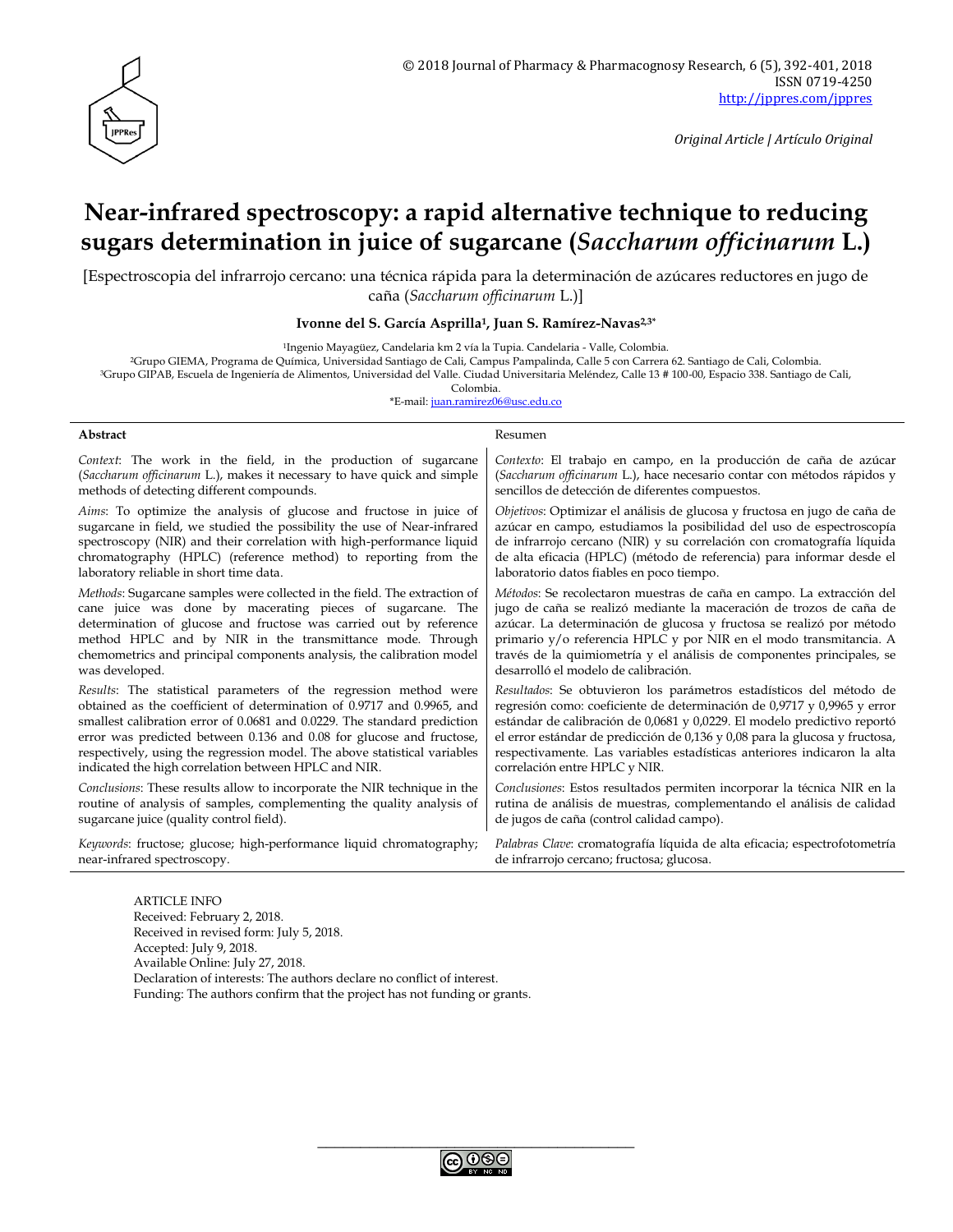#### **INTRODUCTION**

In the sugar industry, the quality control laboratories report reliable and timely data from the analysis carried out on sugarcane juice, accompanying the knowledge of the maturational development of the crop and contributing to the decision-making process. Analytical methodologies are supported according to the International Commission for Uniform Methods of Sugar Analysis (ICUMSA). Among the parameters that are controlled is the content of inverted sugars (glucose and fructose), present in the various stages of the development of the sugarcane crop (*Saccharum officinarum* L., *Poaceae*) (Meade, 1967; Chen et al., 1991; ICUMSA, 2007).

One of the methods used in the quality control in the determination of inverted (or reducing) sugars is the Lane and Eynon method. The principle of this method is the reduction of Cu2+ present in the Felling solution by an aldehyde group. This method is applied daily in laboratories for practicality and simplicity. However, the accuracy is not adequate. It provides an approximation of the content of the reducing sugars, given that all reducing material present in the sugarcane juice, in addition to the aldehyde groups of glucose and fructose, reacts positively with Felling's reagent in copper reduction. You must also have a necessary amount of sample and a time of analysis required in the degree (ICUMSA, 2007; Herrera Zambrano, 2011).

Another widely used method with highreliability standards is separation by HPLC. It is undoubtedly one of the most versatile and farreaching techniques. It is selective for these sugars since it has the property of separation by cation exchange and exclusion by size. However, the high cost in equipment and reagents, previous preparation of the sample by successive filtrations, the time that should be available in the separation by chromatography, does not make it opportune in the delivery of results according to the scope of sampling in the field area (Quattrocchi et al., 1992; Skoog et al., 2000; ICUMSA, 2007; Herrera Zambrano, 2011).

Considering the aforementioned methodologies and taking into account the need to reduce analysis times, use methods and technologies to minimize environmental impact by decreasing the use of reagents, while maintaining high accuracy in the results, the near-infrared spectroscopy technique is proposed (NIR) as an alternative method, which meets these criteria, in the analysis of glucose and fructose in sugarcane juice. The complexity of the NIR signal that is obtained in the set of spectra makes it necessary to use chemometric techniques that allow modeling a large amount of information obtained. The set of spectra is subjected to a pre-treatment of data to minimize some spectral contributions that are not convenient, thus simplifying the calibration model and obtaining better results (Miller y Miller, 2002; Castillo, 2007; FOSS, 2012). The HPLC method was used as a method to evaluate the accuracy in comparison with the NIR technology, using the correlation of its results.

In the scientific literature there are several documents that present the application of nearinfrared spectrophotometry in other compounds (such as in the quantification of sucrose) and in other raw materials (Larrahondo et al., 2001; Xie et al., 2009; Chen et al., 2014; Ramírez-Morales et al., 2016). For example, it has been applied in honey samples as support in the identification of adulteration (Contreras Ruiz, 2014). However, the results showed high dispersion using the Milkoscan/Foss instrument. It has also been applied in virgin cane honey (Herrera Zambrano, 2011), in raw materials such as fodder and animal feed, measuring protein content, humidity, starch (Chodak, 2008). Likewise, explorations are reported in the characterization of the soil, in the determination of Carbon and Nitrogen, where correlation coefficients  $R<sup>2</sup>$  of 0.93 were achieved (Jarquin-Sanchez et al., 2011). In areas such as medicine, the use of NIR radiation as a non-invasive diagnostic method is reported. In the measurement of oxygen saturation, oxygenation index for all tissues. In the processes of ischemia and blood flow measurement and the detection of tumors and the vascularization of extremities (Ramírez-García et al., 2012).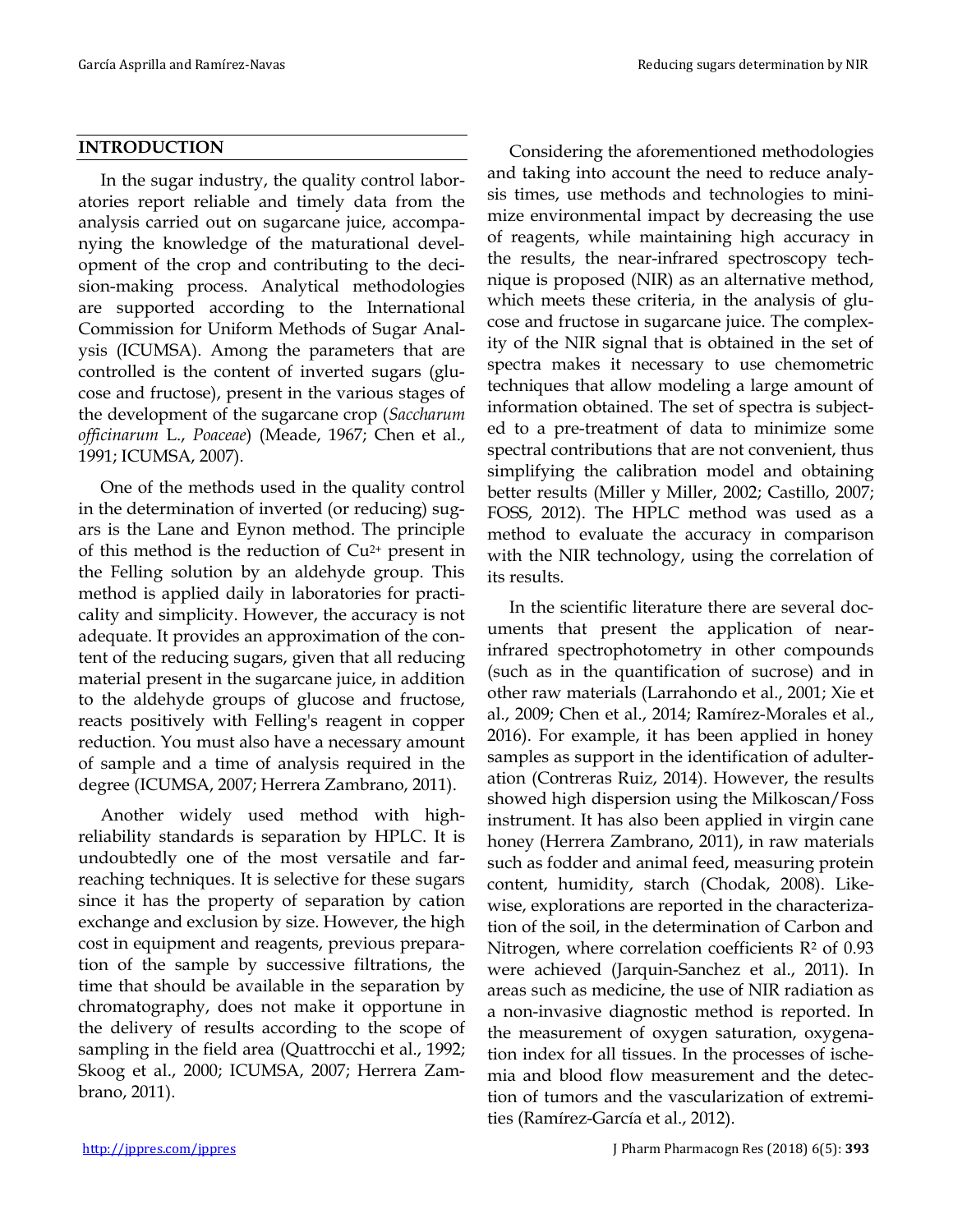# **MATERIAL AND METHODS**

#### **Location**

The samples were collected in the Mayagüez SA facilities, located in Candelaria, Valle del Cauca (3°24'00.5"N 76°19'37.2"W). The determination of inverted sugars (glucose-fructose) was carried out in the chromatography laboratory of CENICAÑA. The reading in NIR was developed in the soil laboratory of Ingenio Mayagüez S.A. (IMSA).

# **Sampling**

The sampling procedure in the field was carried out according to internal manuals of the Quality Management System of the organization. The samples analyzed in this study (129 to 141 in the calibration phase and 66 in the prediction phase), were sampled in the period between January 2014 and March 2015. The population sample considered for this study is represented in the farms planted with sugarcane (*Saccharum officinarum* L.), selected randomly and with a range of ages between 8 to 14 months. For these ages under study, the concentration range of glucose and fructose ranges from 1.5 to 0.1% (each) (Meade, 1967; Chen et al., 1991; ICUMSA, 2007)*.* In this group of samples, the representative varieties make up 80% of the planted area in general, which are represented in CC 85-92, CC 93-4181, CC 93-4418, (CC, CENI-CAÑA Colombia).

In the field process, the extraction of sugarcane juice was carried out by macerating pieces of sugarcane. The amount of juice extracted in each sample ranged from 100 mL to 150 mL. Once the juice was extracted, the plastic container was immediately identified according to the consecutive internal, relating the place where the sample of sugarcane juice was taken. For the conservation in the field, portable coolers and gel coolant bags (UTEK, -23ºC, USA) were used. The samples were received in the laboratory, where they were refrigerated and/or frozen until analysis. Approximately 75 mL of juice sample was removed for the determination of glucose and fructose by the primary method and/or HPLC reference (ICUMSA, 2007). The remaining amount of the juice sample was analyzed by NIR in the transmittance mode, and in

the wavelength range between 400 nm and 2500 nm (FOSS, 2012). In this way, they were processed for the construction of the calibration model and the correlation study between these two instrumental techniques, between 129 to 141 samples in the calibration phase and 66 samples in the prediction phase.

### **Determination of glucose and fructose by HPLC**

The determination of glucose and fructose was performed using an HPLC (WATERS, Breeze, USA), with a binary pump system with flow 0.6 mL/min, the autosampler with a temperature of 10°C, the heating chamber of the column at 90°C, the refractive index detector at 48°C. The separation column packed with sulfonated styrenedivinylbenzene resin with Ca<sup>2+</sup> exchanger was used (Column Sugar pack I). The mobile phase: 0.05 M EDTA solution (analytical reagent, Fisher brand, USA). In the quantification, glucose standards (analytical reagent, Fisher, USA), fructose (analytical reagent, Merck, Germany) were used. The juice samples were taken to a dilution of 2 mL in 50 mL, flask type A, completing the volume with type I water. Subsequently, it was passed through a 0.22-micron filter and taken to the HPLC autosampler chamber, in the corresponding vial (Quattrocchi et al., 1992).

# **Analysis by near-infrared spectrophotometry**

The analytical development was carried out using the near infrared absorption spectrophotometer (NIR, FOSS, XDS RLA model, Silver Spring, Maryland, USA), in a wavelength range from 400 nm to 2500 nm, with a Si/SPb transmittance detector (Silicon-Lead Sulfide) (Skoog et al., 2000). For the start of the reading in the NIR, the instrument was stabilized by turning on the instrument 45 minutes before the readings and 10 minutes the tungsten filament lamp. The temperature of the samples at the time of the analysis was between 20 to 22°C. A 1 mm wide quartz cell was used to take the sample in NIR. The cell was previously purged, the first time with distilled water and the two subsequent times with the sample of analysis. Subsequently, 1 mL of sugarcane juice sample was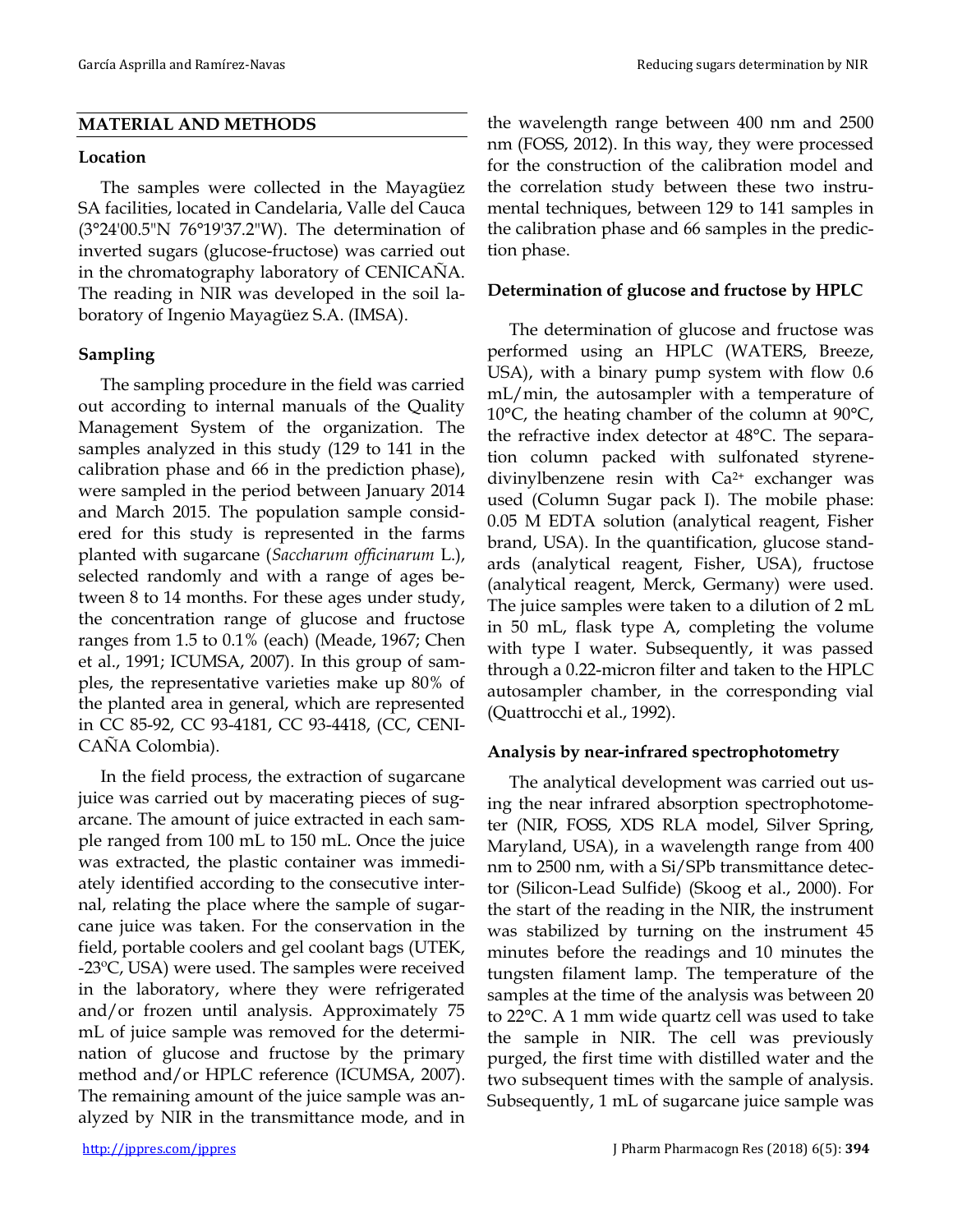transferred (with the help of the transfer pipette) in the quartz cell. A 400 mL plastic beaker was used to receive the waste. The readings of the NIR spectra were made according to the operating procedure of the ISIscan software (version 4.6.8, Foss Infrasoft International, USA). Each spectrum of sugarcane juice was stored in the corresponding software project. The results obtained for glucose (%) and fructose (%) by the HPLC reference method were recorded in the corresponding NIR spectrum. This set of spectra (samples) was then exported in the WinISIS program (version 4.6.8, Foss Infrasoft International, USA). The spectrum selection process was developed, the mathematical treatment of the group of spectra in the range of wavelength between 1100 nm and 2500 nm, as well as the statistical regression method of the calibration model.

#### **Statistical analysis (chemometry)**

In the development of the calibration model, the selection of samples was first taken into account by principal components analysis (PCA). PCA information was restricted by the company (IMSA). The PCA only uses spectral information, allowing to condense the variability of the data matrix into a smaller volume of information. Therefore, a more efficient calibration process is achieved. Likewise, it allows to find the structure of the data and identify logical groups and even "outlier" or unwanted samples. Then, the mathematical pre-treatment used is the second derivative, which solves problems of band overlap and the displacement of baselines, this type of derivative eliminates displacements that vary linearly with the wavelength (FOSS, 1998, 2012; Cozzolino, 2002; Miller and Miller, 2002; Castillo, 2007).

In the development and evaluation of the calibration model, different parameters involved in the calculation were taken as spectral interval, spectral pre-treatment, outliers, number of factors, errors concerning the calibration. For this process, the calibration model was developed by the modified partial least squares (MPLS) regression method. This model has as its principle the reduction of the number of measured variables. In the development of this model, through the selection of factors (factors in this model is 6 and 9 for glucose and fructose, respectively), we sought to incorporate all relevant information, eliminating noise. The selection of the number of factors was carried out through cross-validation. In this method, the group of samples is divided into segments. This process leaves a sample outside each time and uses the rest of the samples to calculate the model, repeating the process until all the samples are excluded and predicting the property to be determined (FOSS, 1998; Castillo, 2007) .

Simultaneously, with cross-validation, the criterion for selecting the number of factors with which the smallest calibration error (SCE) is calculated is used. The SCE is a statistical parameter that indicates the upper limit when a prediction occurs. When the calibration equation is applied to the training set itself (calibration), the SCE is calculated from f-residuals as:

$$
SCE = \sqrt{\frac{\sum ft^2}{N - K - 1}}\tag{1}
$$

Where N is the number of samples and number K of wavelengths or factor.

Subsequently, its prediction was evaluated in a new group of samples, independent of the calibration group, in the working concentration range of the calibration model and of known composition, by means of the analysis by the reference method. In this process, the prediction of the statistical model has new comparison variables such as the Standard Prediction Error (SPE), coefficient of determination (RSQ), which finally represent the variability of the calibration model developed for the NIR prediction. The SPE is calculated from fresiduals of the new set of samples as:

$$
SPE = \sqrt{\frac{\sum' f i^2}{N - K - 1}} \tag{2}
$$

Once the calibration model was developed using: 1) principal components analysis, PCA, 2) the model of mathematical pre-treatment of the spectra (samples): second derivative, 3) the regression method for the equation: PLS and MPLS , and, 4)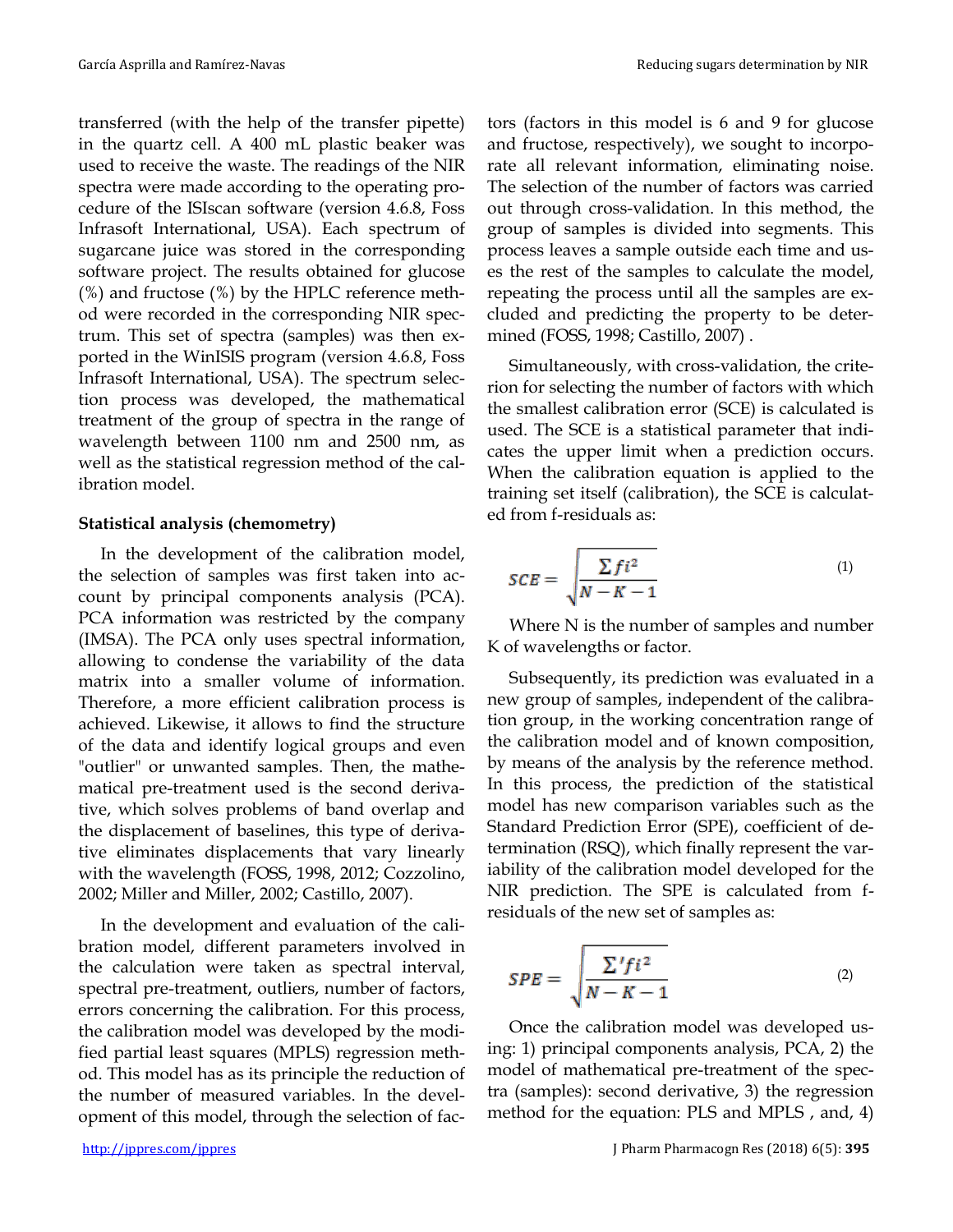scatter analysis: scatter: Detrend, with the samples destined for this purpose (FOSS, 2012). The type of correlation presented by the comparison of the spectral data concerning the comparison of the instrumental techniques and the type of response of the constituents under study was observed.

#### **RESULTS AND DISCUSSION**

#### **Determination of glucose and fructose by HPLC**

The separation process of the sugars was carried out obtaining a series of chromatograms, similar to the one exposed below. Fig. 1 shows the chromatogram with the different retention times for some of the sugars present in the sugarcane juice. For this investigation, the elution of sucrose, glucose, and fructose, respectively, is shown. That is, the shorter retention time (minutes) corresponds to the lowest interaction with the stationary phase and greater affinity with the mobile phase is in that order for sucrose is 6.698, glucose 8.273 and fructose 9.860, respectively.

The principle of the chromatographic separation of sugars, such as glucose and fructose, is carried out by HPLC, which uses a separation column filled with a cation exchange resin with a calcium base, which exhibits properties such as ligand exchange and size exclusion. The diluted sample is previously filtered for injection into the column. Depending on the geometry of the hydroxyl of the different sugars, these interact with the cations of the resin by affinity, gradually varying the results of the elution times of the different species. The method is applied to molecules of low relative molecular weight, which can enter the pores of the resin and establish temporary bonds with the opposite ions. Long molecules do not easily enter pores, and they elute more rapidly. The chromatogram of the separated components is obtained by refractometric differences of the eluent of the column. The exact estimation of peak height for sugar is obtained by an electronic integration system that then relates it to that obtained by a standard (Quattrocchi et al., 1992; ICUMSA, 2007; Herrera Zambrano, 2011; Skoog et al., 2014).



**Figure 1.** Glucose-fructose separation chromatogram in sugarcane juice.

#### **HPLC-NIR correlation**

Table 1 shows the statistical results of the proposed model for the calibration of the glucose and fructose parameter. According to the proposed regression method, the results of the RSQ for glucose and fructose stand out, which indicates that more than 97 and 99% of the constitutive variation in the calibration samples is explained by the model statistical (Miller and Miller, 2002; FOSS, 2012). Also, the value of the SEC is acceptable given that the average difference between the laboratory values (primary method/reference) and the NIR prediction values are below 0.1 at a confidence level of 95%.

**Table 1.** Statistical results of the calibration model: glucose and fructose parameters.

| Components | N   | SD     | <b>Est Min</b> | Est Max | <b>SEC</b> | RSO    | <b>SECV</b> | 1-VR   |  |
|------------|-----|--------|----------------|---------|------------|--------|-------------|--------|--|
| Glucose    | 141 | 0.4049 | 0.000          | 1.8162  | 0.0681     | 0.9717 | 0.0993      | 0.9428 |  |
| Fructose   | 129 | 0.3862 | 0.000          | .7206   | 0.0229     | 0.9965 | 0.0424      | 0.9887 |  |

N: number of samples (spectra); Est Min- Est Max: concentration reading range; SD: standard deviation; SEC: standard calibration error; RSQ: coefficient of determination; SECV: standard error of cross validation; 1-VR: coefficient of determination in the cross validation.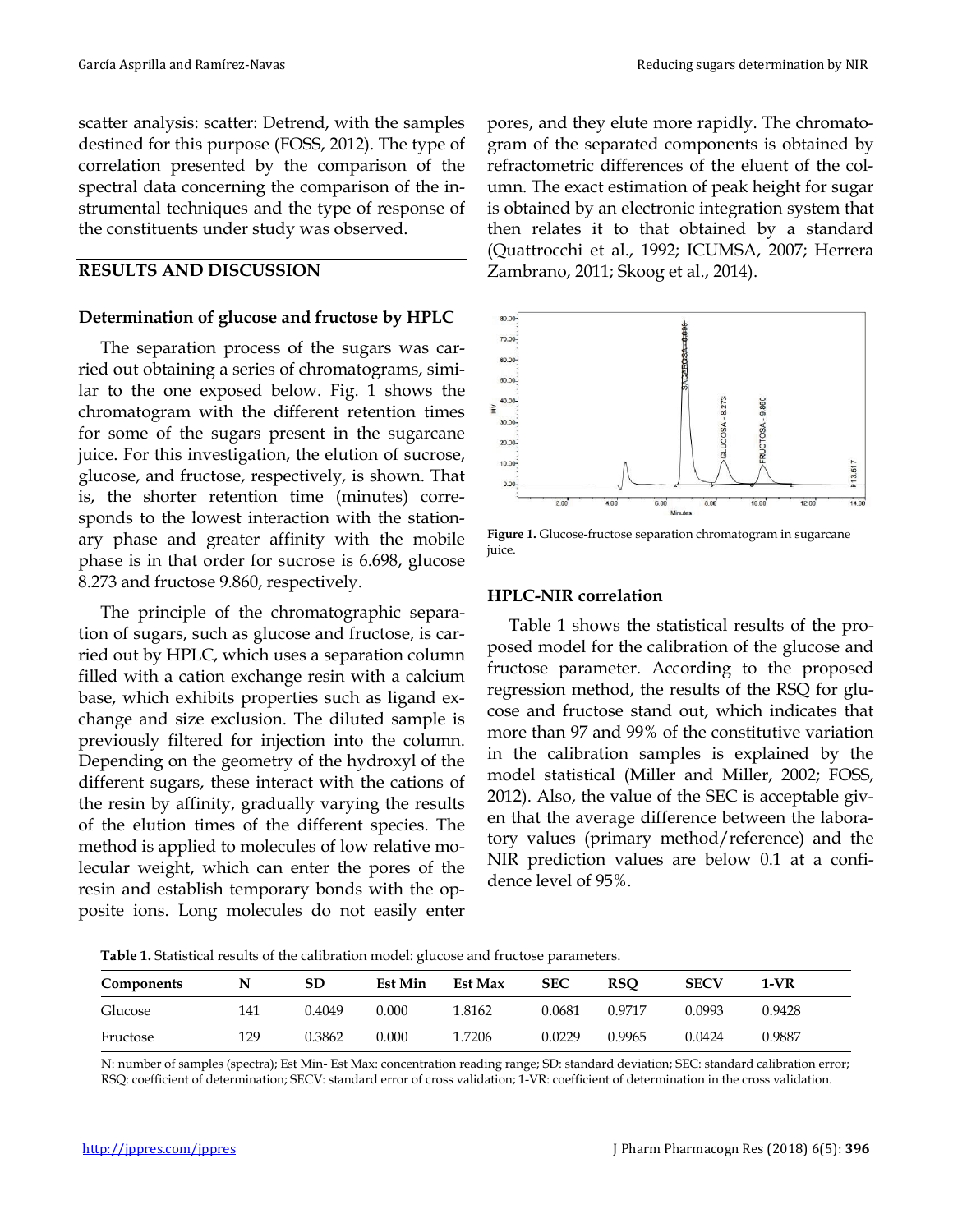Complementing these results, the coefficient of determination in the cross-validation (1-VR), indicates that the constitutive variation in the calibration samples is explained by the statistical model in 94 and 98% for glucose and fructose, respectively. Therefore, gathering these parameters, it is presented that the statistical model developed is a source of high reliability in the prediction of said constituents.

The results obtained in the present study are similar to those reported by Larrahondo et al. (2001) in sugarcane where acceptable results of the correlation coefficients of  $R<sup>2</sup>$  0.80 were presented, in the analysis of sucrose, glucose, fructose, using HPLC reference method and a FOSS NIRSystems 6500. Also, in the determination of Brix (%) and Pol (%), apparent sucrose content, using refractometric and polymetric reference methods respectively, where the results were more conclusive, presenting correlation coefficients between 0.98 and 0.99 and standard errors of 0.13 to 0.14%. In a group of 128 samples in the Valle del Cauca region (Colombia).

Zossi et al. (2010) report satisfactory results, using as reference method a digital polarimeter optical Activity, polar model 2001 and a FOSS NIR Systems 6500 in the quantification of Pol (%), the content of apparent sucrose, with correlation coefficient  $R<sup>2</sup>$  of 0.99 and standard error of 0.25, in a group of samples of 2 335 samples in the Tucumán region (Argentina). Also reported in studies of sugarcane (Clarke et al., 1992; Johnson, 2001; Madsen et al., 2003).

Fig. 2 shows the correlation between reference method and/or primary HPLC (glucose LAB) and the NIR prediction for the glucose parameter in sugarcane juice. Fig. 3 corresponds to the fructose parameter. Figs. 4 and 5 show the residue analysis of the glucose and fructose parameter, respectively.

In Figs. 2 and 3 the distribution regarding dispersion of the entire group of selected samples is observed. For the concentration range from 0.0 to 0.4%, the dispersion is lower, and the population of samples in this area represents 70%. Between the concentration range of 0.5 to 1.8% where there is a greater dispersion, and the sample population is 30% of the group of selected samples. Figs. 4 and 5 also show this behavior. In the residual range, for concentrations from 0.0 to 0.4% the dispersion is between  $+$  0.1 to - 0.2, and  $\pm$  0.15 for glucose and fructose respectively. On the other hand, in the residual range, for the concentrations from 0.5 to 1.83% the dispersion is between  $+$  0.22 to  $+$  0.44, and - 0.1 to -0.25 for the glucose and the fructose, respectively.



**Figure 2.** Correlation between data obtained from high-performance liquid chromatography (HPLC) standard method (glucose LAB) and data predicted from Near-infrared spectroscopy (NIR) for glucose in sugarcane juice.



**Figure 3.** Correlation between data obtained from high-performance liquid chromatography (HPLC) standard method (fructose LAB) and data predicted from Near-infrared spectroscopy (NIR) for fructose in sugarcane juice.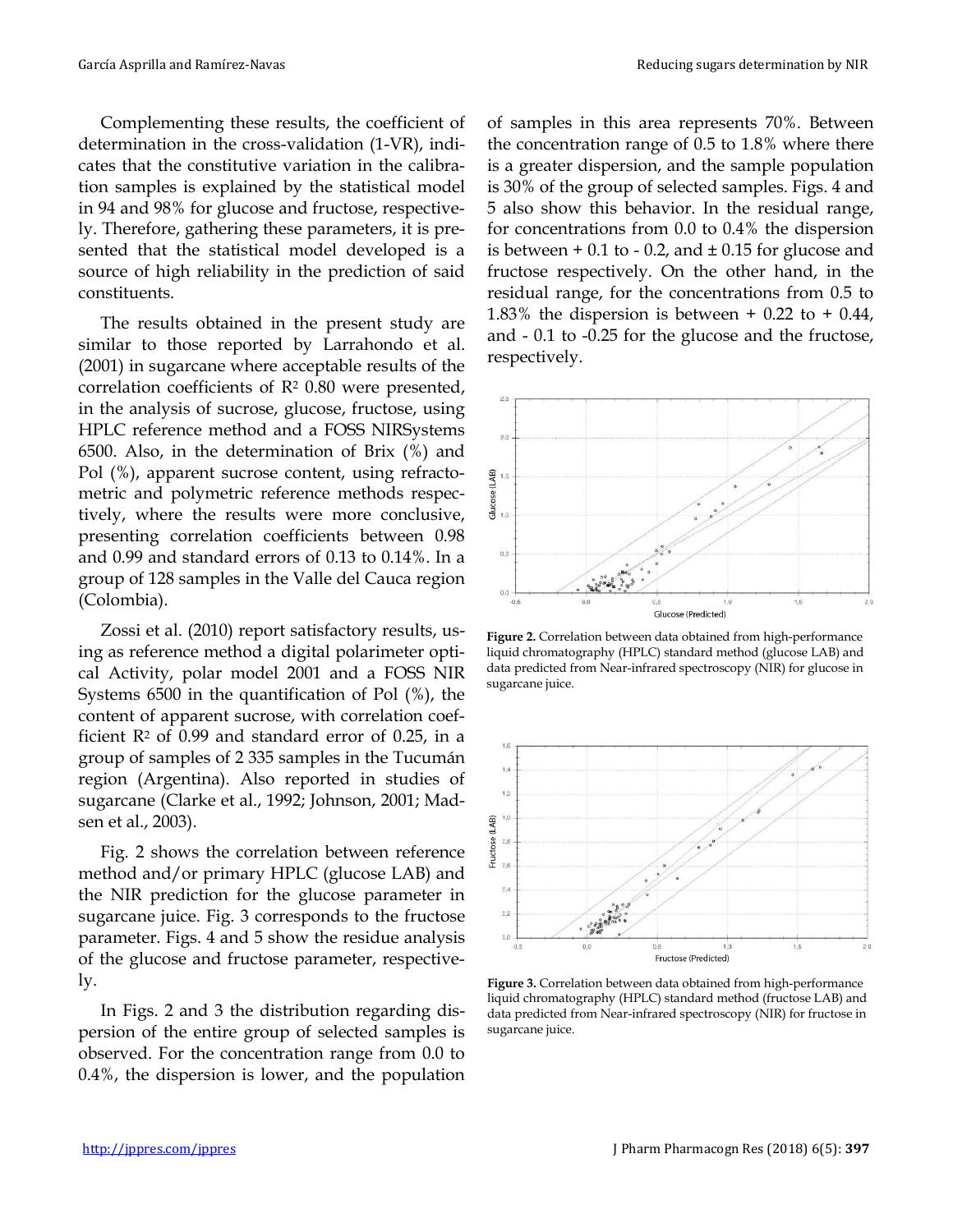

**Figure 4.** Analysis of residuals vs. prediction, glucose parameter.



**Figure 5.** Analysis of residuals vs. prediction, fructose parameter.

Overall, the results show the convenience of increasing the population in the concentration range of the study, emphasizing concentrations greater than 0.5% in both parameters, with the aim of minimizing the graphic dispersion (positive bias for glucose and bias negative for fructose) and therefore consolidate the statistical model of calibration.

For the development of the prediction model phase, a group of 66 samples different from the initial calibration group was used. The results are presented in Tables 2 and 3. The SPE values describe the difference between the results of the samples analyzed by the reference method and the NIR calibration model prediction results, from a set of routine samples that were not used in the calibration. With this data, you can see how robust and efficient the calibration model developed is. The result of SPE for glucose was 0.13, and for fructose of 0.08, it states that the calibration model for the fructose parameter has greater robustness compared to the glucose parameter model. However, both have a high correlation represented in

the RSQ coefficient of determination (Miller and Miller, 2002).

In summary, with the data reported previously, the objective of comparing the two proposed instrumental techniques of HPLC and NIR, in the determinations of glucose and fructose in sugarcane juice presents a high correlation. It is evident that the statistical method developed has a low dispersion among its data which also makes the NIR technique a fast and reliable alternative method in the routine characterization of these sugars in sugarcane juice. However, the calibration model should be strengthened with a greater proportion of spectra (samples) throughout the concentration range.

For the glucose of structural name D-glucopyranose and the fructose of structural name Dfructopyranose, both of empirical formula  $C_6H_{12}O_6$ , the NIR technology is based on the spectral region that extends from the end of the highest wavelengths of the region visible (700 nm) up to 3000 nm and the dipole moment change of the molecules. The absorption in the near infrared corresponds to overtones and bands of a combination of the fundamental vibrations observed in the middle infrared. They occur in the region of 3000 to 17000 cm-1. The participating links are, in general, C-H, N-H and O-H (Insuasty et al., 1993; Skoog et al., 2000; 2014; Castillo, 2007). The overtones, which correspond to transitions with  $\Delta v \geq 2$ , are approximately multiples of the fundamental vibrational frequency. Similarly, the combination bands are approximately the sum of different energies of vibration, whether fundamental or overtones (Insuasty et al., 1993; Castillo, 2007). The overtones and the combination bands are less likely than the fundamental transitions, which causes the absorption in the near region (NIR) to have less intensity in the middle region (MIR). The intensity of absorption in the NIR region depends on the anharmonicity of the link. The bond anharmonicity is proportional to the probability of overtones and combination bands. For this reason, the C-H, N-H, O-H bonds are very anharmonic because of the difference between their atomic weights of the link atoms (Castillo, 2007).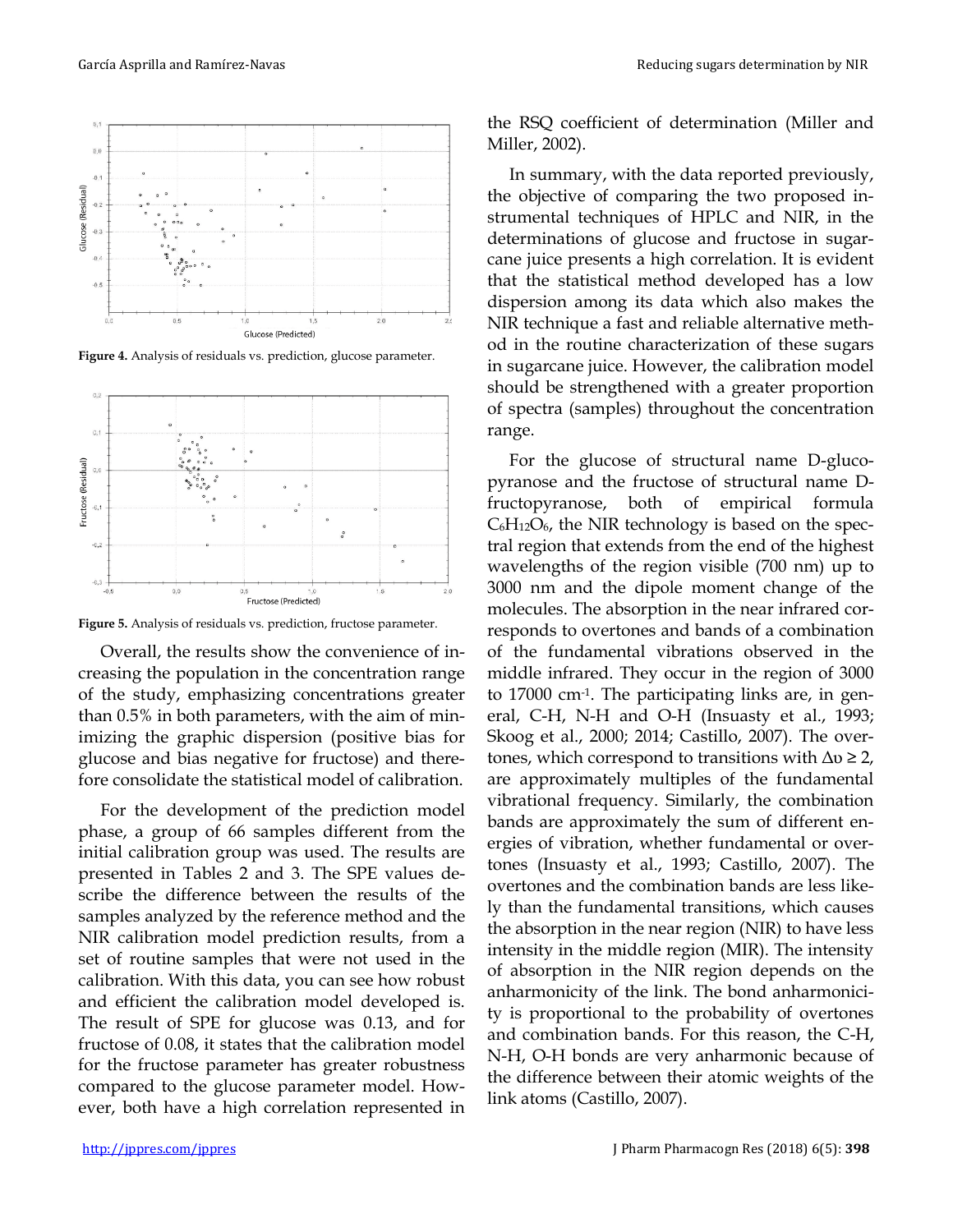| <b>SEP</b>     | <b>Bias</b> | <b>Slope</b> | <b>Bias Limit</b> | Samples used | SD predicted |
|----------------|-------------|--------------|-------------------|--------------|--------------|
| 0.136          | $-0.008$    | 1.191        | 0.600             | 66           | 0.383        |
| <b>Samples</b> | <b>LAB</b>  | <b>ANL</b>   | Residual          |              | <b>Bias</b>  |
| 13             | 0.382       | 0.499        | $-0.117$          |              | $-0.109$     |
| $14\,$         | 0.171       | 0.326        | $-0.155$          |              | $-0.147$     |
| 15             | 1.801       | 1.664        | 0.137             |              | 0.145        |
| 16             | 1.870       | 1.443        | 0.427             |              | 0.435        |
| 17             | 1.885       | 1.648        | 0.237             |              | 0.245        |
| 18             | 0.990       | 0.885        | 0.105             |              | 0.113        |
| 19             | 0.134       | 0.100        | 0.034             |              | 0.042        |
| 20             | 0.603       | 0.539        | 0.064             |              | 0.072        |
| 21             | 0.045       | 0.072        | $-0.027$          |              | $-0.019$     |
| 22             | 0.103       | 0.249        | $-0.146$          |              | $-0.138$     |
| 23             | 0.075       | 0.295        | $-0.220$          |              | $-0.212$     |

**Table 2.** Glucose constituent prediction statistics.

LAB: data reference method, ANL: NIR prediction.

| Table 3. Fructose constituent prediction statistics. |  |
|------------------------------------------------------|--|
|                                                      |  |

| <b>SEP</b>     | <b>Bias</b> | <b>Slope</b> | <b>Bias Limit</b> | Samples used | SD predicted |
|----------------|-------------|--------------|-------------------|--------------|--------------|
| 0.08           | $-0.022$    | 0.864        | 0.600             | 66           | 0.401        |
| <b>Samples</b> | LAB         | ANL          | Residual          |              | <b>Bias</b>  |
| 13             | 0.029       | 0.229        | $-0.200$          |              | $-0.177$     |
| 14             | 0.168       | 0.163        | 0.005             |              | 0.027        |
| 15             | 1.362       | 1.466        | $-0.104$          |              | $-0.081$     |
| 16             | 1.407       | 1.610        | $-0.203$          |              | $-0.181$     |
| 17             | 1.423       | 1.665        | $-0.242$          |              | $-0.220$     |
| 18             | 0.810       | 0.902        | $-0.092$          |              | $-0.069$     |
| 19             | 0.136       | 0.181        | $-0.045$          |              | $-0.023$     |
| 20             | 0.601       | 0.550        | 0.051             |              | 0.073        |
| 21             | 0.066       | 0.104        | $-0.038$          |              | $-0.016$     |
| 22             | 0.140       | 0.132        | 0.008             |              | 0.030        |
| 23             | 0.095       | 0.015        | 0.080             |              | 0.103        |

LAB: data reference method, ANL: NIR prediction.

Considering the origin of spectral information that has absorption in the infrared region, the probability of NIR prediction is high in this type of samples given the organic character in the bonds

present in the glucose and fructose molecules (CH, HOH, OH,  $C = O$ ), which have absorption in the near infrared region (Castillo, 2007).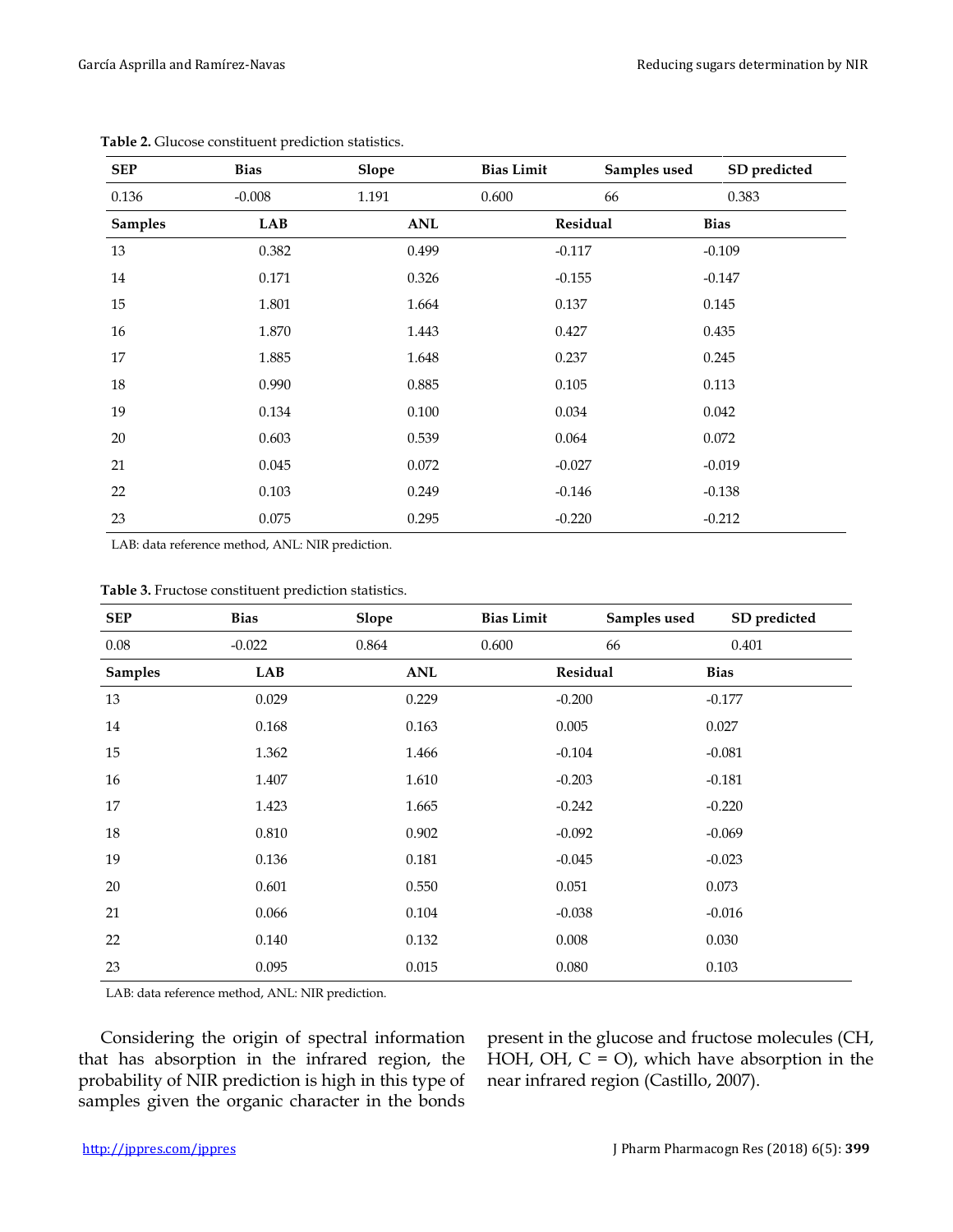### **CONCLUSIONS**

The organic character in the bonds present in the molecules of glucose and fructose (C-H, H-O-H, O-H,  $C = O$ , make these molecules optimal in the absorption and prediction by NIR. The results obtained by comparing the NIR technique with HPLC is very promising in the quantification of sugars such as glucose and fructose in the sugar industry, it can be used as a fast and highconfidence instrument alternative, once the calibration model has been developed. It is a nondestructive technique of the sample, which simplifies the analytical process, since it does not require prior preparation or use of reagents, therefore, the sample is analyzed directly as it reaches the laboratory. Once the predictive model has been developed, the analysis by NIR decreases the analysis time by 90%, concerning conventional methods such as Lane and Eynon titration and separation by HPLC. NIR, being a secondary technique, does not entirely displace the reference methods; they are permanent support in the control of the statistical model and the developed regression process.

#### **CONFLICT OF INTEREST**

The authors declare that there is no conflict of interest.

#### **ACKNOWLEDGMENTS**

The authors confirm that the project has not funding or grants. The authors thank Ingenio Mayagüez on behalf of the Field Management, for their support and allow the dissemination of this routine work of quality control in the field, developed in the facilities of the soil laboratory. To the Research Center of the Sugarcane of Colombia, CENICAÑA, on behalf of the Chemistry program, for providing its support in the analysis of the reference method, developed in the chromatography laboratory.

#### **REFERENCES**

- Castillo M (2007) Aplicación de la espectroscopia NIR al control analítico de procesos de la Industria Química*.* Doctorado, Universidad Autónoma de Barcelona, Barcelona, España.
- Chen JCP, García Ferrer CA, Álvarez Medina C (1991) Manual del azúcar de caña: para fabricantes de azúcar de caña y químicos especializados. México: Noriega Editores.
- Chen S-F, Danao M-GC, Singh V, Brown PJ (2014).

Determining sucrose and glucose levels in dual-purpose sorghum stalks by Fourier transform near infrared (FT-NIR) spectroscopy. J Sci Food Agric 94(12): 2569-2576.

- Chodak M (2008) Application of near infrared spectroscopy for analysis of soils, litter and plant materials. Pol J Environ Stud 17(5): 631-642.
- Clarke M, Arias E, McDonald-Lewis C (1992) Near infrared (NIR) analysis in the sugarcane factory Proc Int Soc Sugarcane Technol 21: 829-839.
- Contreras Ruiz P (2014) Comparación del método HPLC y método de infrarrojos para la determinación de azucares en la miel*.* Proyecto Fin de Carrera. Universidad de La Rioja, España.
- Cozzolino D (2002) Uso de la espectroscopía de reflectancia en el infrarrojo cercano (NIRS) en el análisis de alimentos para animales. Agrociencia 6(2): 25-32.
- FOSS (1998) VISION. Seeing Spectroscopy Clearly. Theory Manual. Silver Spring, MD, USA: Foss NIRSystems.
- FOSS (2012) FOSS XDS ISIscan, winISIS capacitation. USA: Foss Infrasoft International.
- Herrera Zambrano AC (2011) Estudio comparativo de métodos para la determinación de sacarosa y azúcares reductores en miel virgen de caña utilizados en el Ingenio Pichichí SA*.* Tecnología Química, Universidad Tecnológica de Pereira, Pereira, Colombia.
- ICUMSA (2007) Método GS5/7-1, GS7/8/4/23. In ICUMSA (Ed.), Methods Book. Stamford, UK: International Commission for Uniform Methods of Sugar Analysis.
- Insuasty B, Bouchar A, Quiroga J (1993). Uso de la espectroscopía ultravioleta e infrarroja en el análisis orgánico (pp. 5-7). Colombia: Editorial Universidad del Valle.
- Jarquin-Sanchez A, Salgado-Garcia S, Palma-López DJ, Camacho-Chiu W, Guerrero-Pena A (2011) Analysis of total nitrogen in tropical soils with near-infrared spectroscopy (NIRS) and chemometrics. Agrociencia 45(6): 653-662.
- Johnson TP (2001) Cane juice analysis by near infrared (NIR) to determine grower payment. J Am Soc Sugar Cane Technol 21: 62-67.
- Larrahondo JE, Palau F, Navarrete A, Ramirez C, Hogarth D (2001) Applications of near infrared spectroscopy in the sugarcane industry of Colombia. Proceedings of the Congress - International Society of Sugar Cane Technologists 1: 163-165.
- Madsen L, White B, Rein P (2003) Evaluation of a near infrared spectrometer for the direct analysis of sugar cane. J Am Soc Sugar Cane Technol 23: 80-92.
- Meade GP (1967) Manual del azúcar de caña. España: Montaner y Simón S.A. Editores.
- Miller JN, Miller JC (2002) Estadística y Qumiometría para Química Analítica (4a ed.). Madrid, España: Prentice Hall.